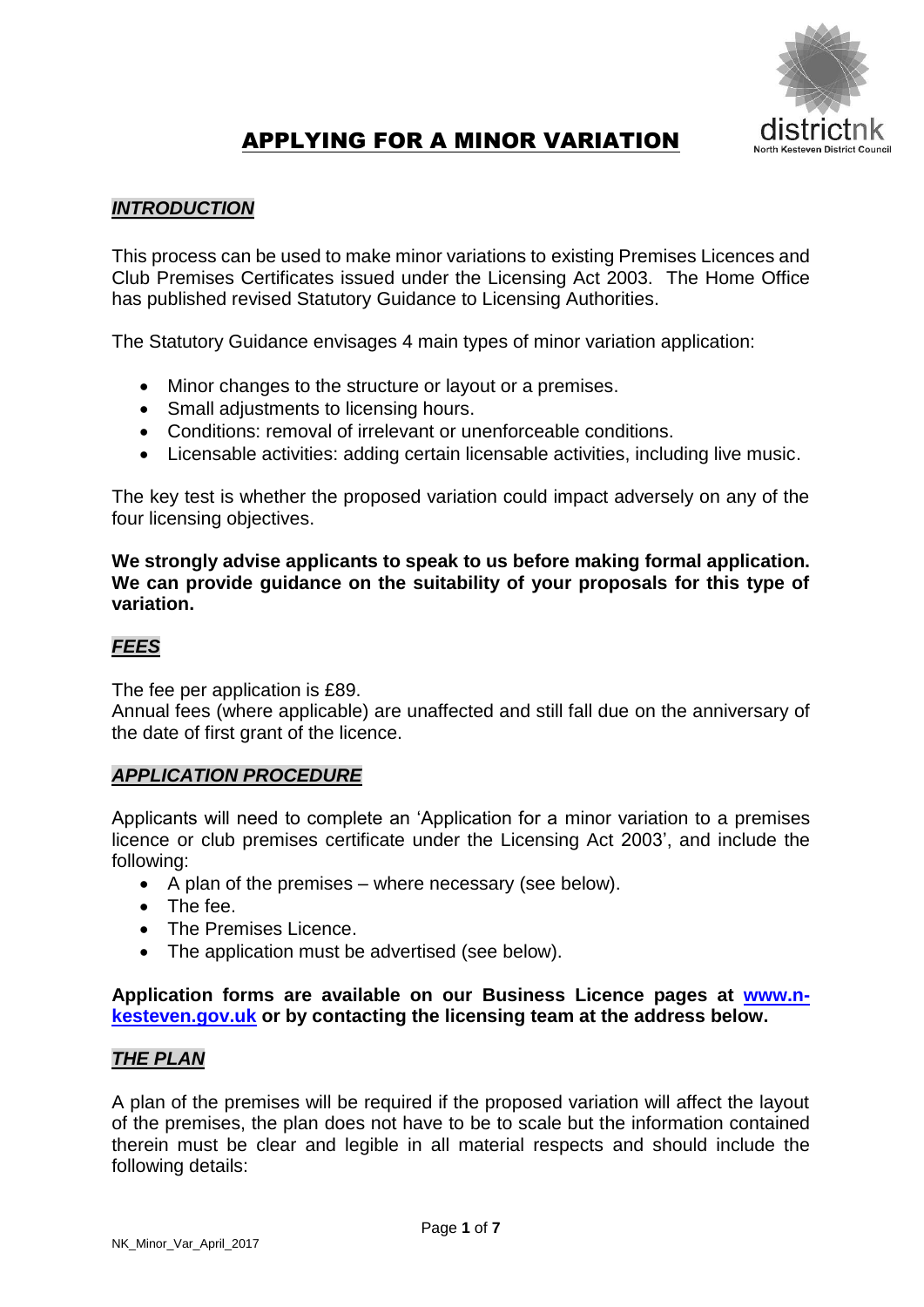- the extent of the boundary of the building, if relevant, and any external and internal walls of the building and, if different, the perimeter of the premises;
- the location of points of access to and egress from the premises;
- if different from the sub-paragraph above the location of escape routes from the premises;
- in a case where the premises is to be used for more than one licensable activity, the area within the premises used for each activity;
- fixed structures (including furniture) or similar objects temporarily in a fixed location (but not furniture) which may impact on the ability of individuals on the premises to use exits or escape routes without impediment;
- in a case where the premises includes a stage or raised area, the location and height of each stage or area relative to the floor;
- in a case where the premises includes any steps, stairs, elevators or lifts, the location of the steps, stairs, elevators or lifts;
- in the case where the premises includes any room or rooms containing public conveniences, the location of the room or rooms;
- the location and type of any fire safety and any other safety equipment;
- $\bullet$  the location of a kitchen, if any, on the premises.

The plan should include a key through which the matters mentioned or referred to are sufficiently illustrated by the use of symbols on the plan.

#### *ADVERTISING THE APPLICATION*

The application must be advertised on a white notice at or on the premises. The notice must be A4 or larger, and contain basic details such as a brief description of the proposed variation(s); name of the applicant or club; address of premises; and date by which any person party may make representations. The notice must be prominently displayed so that it can be conveniently read from the exterior of the premises. There is no requirement for the applicant to advertise the application in a local newspaper.

The title section must be in font size 32 and the body of the notice in font size 16. An example of a notice is attached at the end of this guidance.

#### *REPRESENTATIONS*

The application process takes 15 working days, starting on the day after the day on which the application is given to us. During the first 10 days we must consult relevant Responsible Authorities if there is any doubt about the impact of the variation on the licensing objectives and take their views into account in reaching a decision. We may also receive representations from any other persons during this 10 day period. Licensing officers will determine the application during the last 5 working days.

Applicants can volunteer conditions as part of the minor variations process, whether from their own risk assessment of the variation, or from informal discussions with the responsible authorities or the licensing authority. Licensing officers have no power to impose conditions; only conditions volunteered by the applicant can be added to the licence under the minor variations procedure. The determination is therefore either to grant or to refuse an application. There is no provision for a formal Hearing under this process.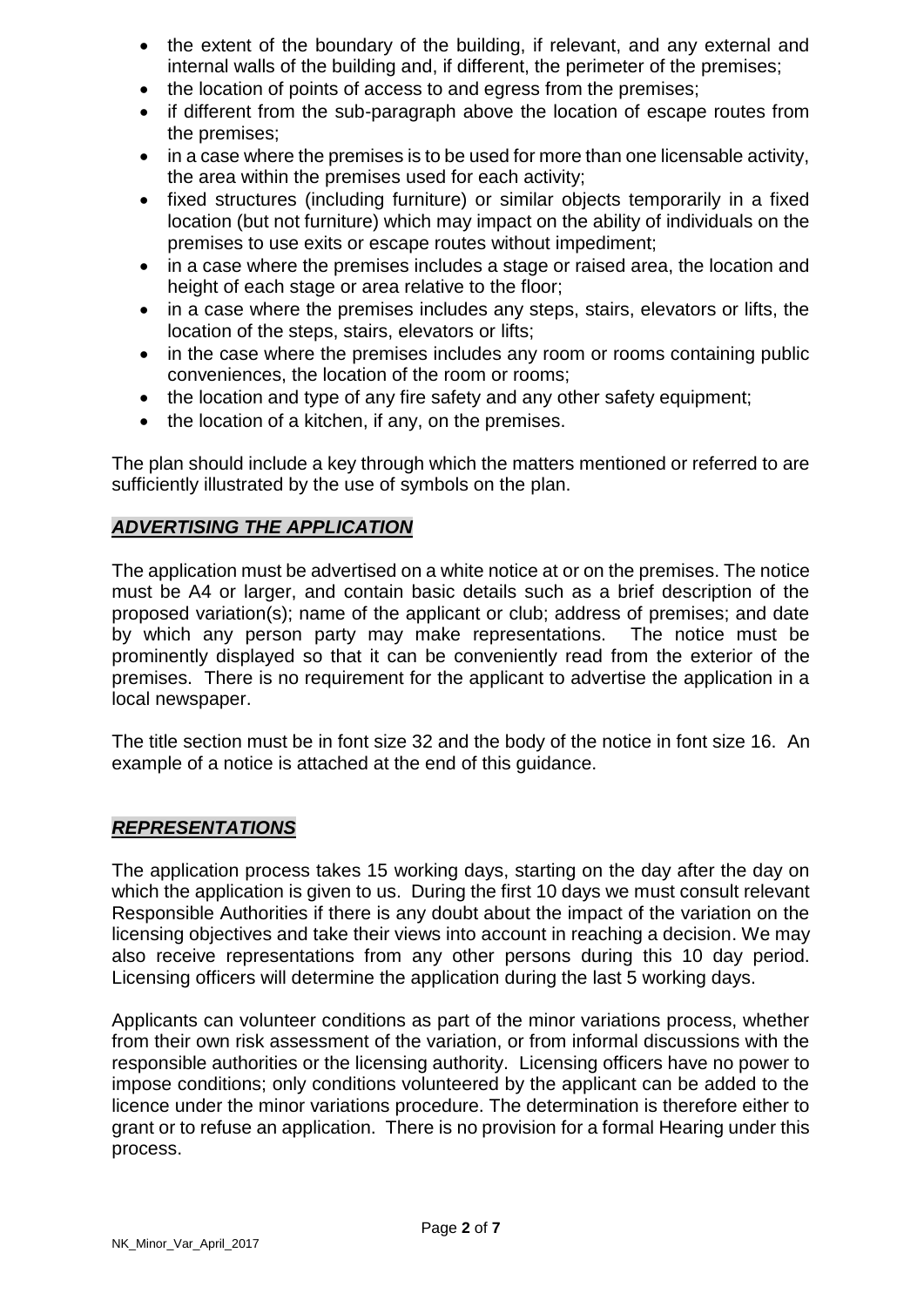Applications that have been rejected under the minor variations process can go on to be the subject of a full variation application or of a revised minor variation application, and the refusal of a minor variation does not affect any subsequent variation application in respect of the same premises.

#### *CHANGES TO THE PROVISION OF REGULATED ENTERTAINMENT*

#### **Regulated entertainment** is:

- Performance of a play
- Exhibition of a film
- Indoor sporting events
- Boxing or wrestling entertainment
- Performances of live music
- Playing of recorded music
- Performances of Dance

#### **In terms of specific regulated entertainments please note that:**

- Plays: no licence is required for performances between 08:00 and 23.00 on any day, provided that the audience does not exceed 500.
- Films: no licence is required for 'not-for-profit' film exhibition held in community premises between 08.00 and 23.00 on any day provided that the audience does not exceed 500 and the organiser (a) gets consent to the screening from a person who is responsible for the premises; and (b) ensures that each such screening abides by age classification ratings.
- Indoor sporting events: no licence is required for performances between 08.00 and 23.00 on any day, provided that the audience does not exceed 1000.
- Boxing or Wrestling Entertainment: no licence is required for a contest, exhibition or display of Greco-Roman wrestling, or freestyle wrestling between 08.00 and 23.00 on any day, provided that the audience does not exceed 1000. Combined fighting sports – defined as a contest, exhibition or display which combines boxing or wrestling with one or more martial arts – are licensable as a boxing or wrestling entertainment rather than an indoor sporting event.
- Live music: no licence permission is required for:
	- $\triangleright$  a performance of unamplified live music between 08.00 and 23.00 on any day, on any premises.
	- $\geq$  a performance of amplified live music between 08.00 and 23.00 on any day on premises authorised to sell alcohol for consumption on those premises, provided that the audience does not exceed 500.
	- $\geq$  a performance of amplified live music between 08.00 and 23.00 on any day, in a workplace that is not licensed to sell alcohol on those premises, provided that the audience does not exceed 500.
	- $\geq$  a performance of amplified live music between 08.00 and 23.00 on any day, in a church hall, village hall, community hall, or other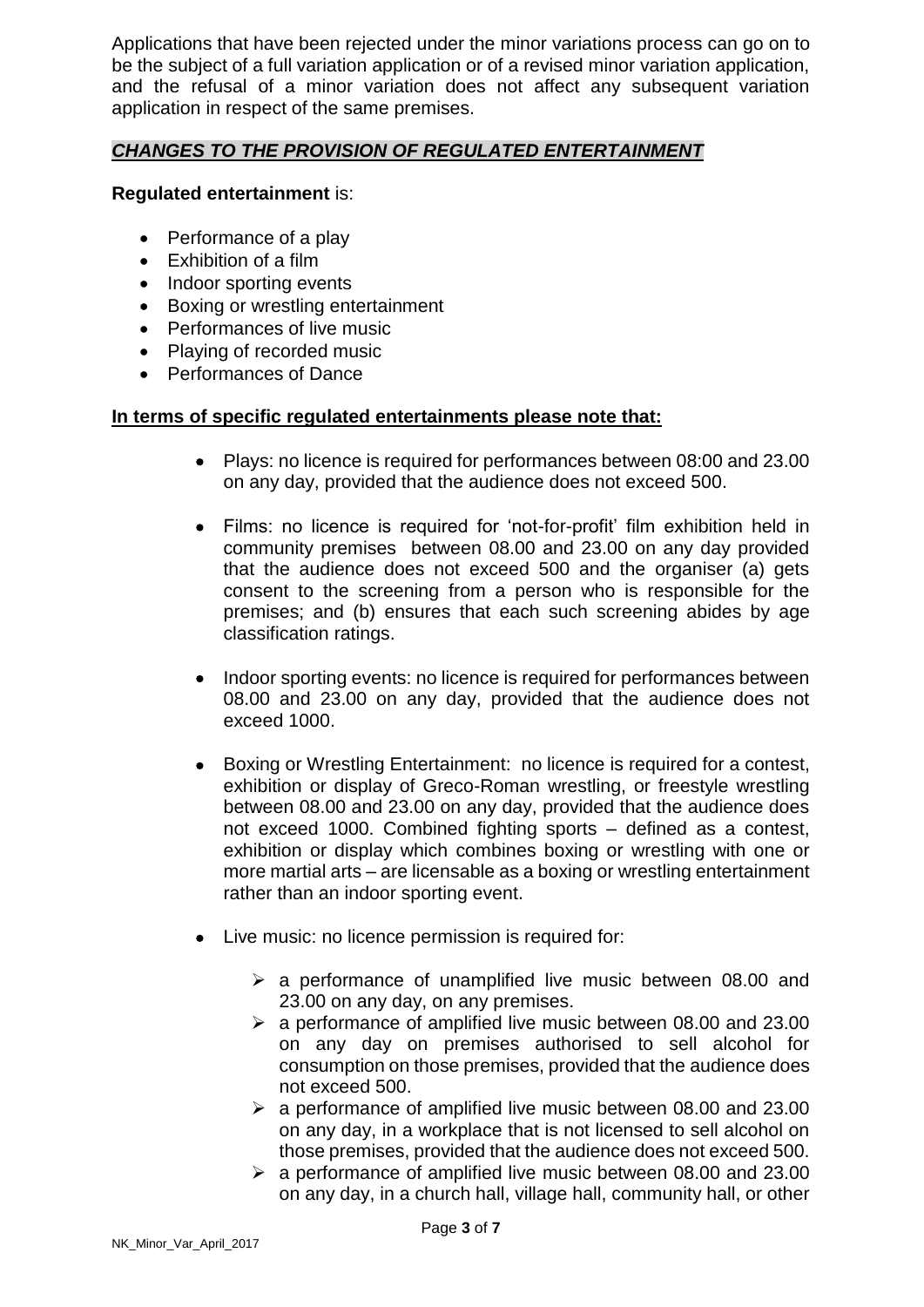similar community premises, that is not licensed by a premises licence to sell alcohol, provided that (a) the audience does not exceed 500, and (b) the organiser gets consent for the performance from a person who is responsible for the premises.

- $\geq$  a performance of amplified live music between 08.00 and 23.00 on any day, at the non-residential premises of (i) a local authority, or (ii) a school, or (iii) a hospital, provided that (a) the audience does not exceed 500, and (b) the organiser gets consent for the performance on the relevant premises from: (i) the local authority concerned, or (ii) the school or (iii) the health care provider for the hospital.
- Recorded Music: no licence permission is required for:
	- $\geq$  any playing of recorded music between 08.00 and 23.00 on any day on premises authorised to sell alcohol for consumption on those premises, provided that the audience does not exceed 500.
	- $\ge$  any playing of recorded music between 08.00 and 23.00 on any day, in a church hall, village hall, community hall, or other similar community premises, that is not licensed by a premises licence to sell alcohol, provided that (a) the audience does not exceed 500, and (b) the organiser gets consent for the performance from a person who is responsible for the premises.
	- $\geq$  any playing of recorded music between 08.00 and 23.00 on any day, at the non-residential premises of (i) a local authority, or (ii) a school, or (iii) a hospital, provided that (a) the audience does not exceed 500, and (b) the organiser gets consent for the performance on the relevant premises from: (i) the local authority concerned, or (ii) the school proprietor or (iii) the health care provider for the hospital.
- Dance: no licence is required for performances between 08.00 and 23.00 on any day, provided that the audience does not exceed 500. However, a performance which amounts to adult entertainment remains licensable.
- Cross activity exemptions: no licence is required between 08.00 and 23.00 on any day, with no limit on audience size for:
	- $\triangleright$  any entertainment taking place on the premises of the local authority where the entertainment is provided by or on behalf of the local authority;
	- $\triangleright$  any entertainment taking place on the hospital premises of the health care provider where the entertainment is provided by or on behalf of the health care provider;
	- $\triangleright$  any entertainment taking place on the premises of the school where the entertainment is provided by or on behalf of the school proprietor; and
	- $\triangleright$  any entertainment (excluding films and a boxing or wrestling entertainment) taking place at a travelling circus, provided that (a) it takes place within a moveable structure that accommodates the audience, and (b) that the travelling circus has not been located on the same site for more than 28 consecutive days.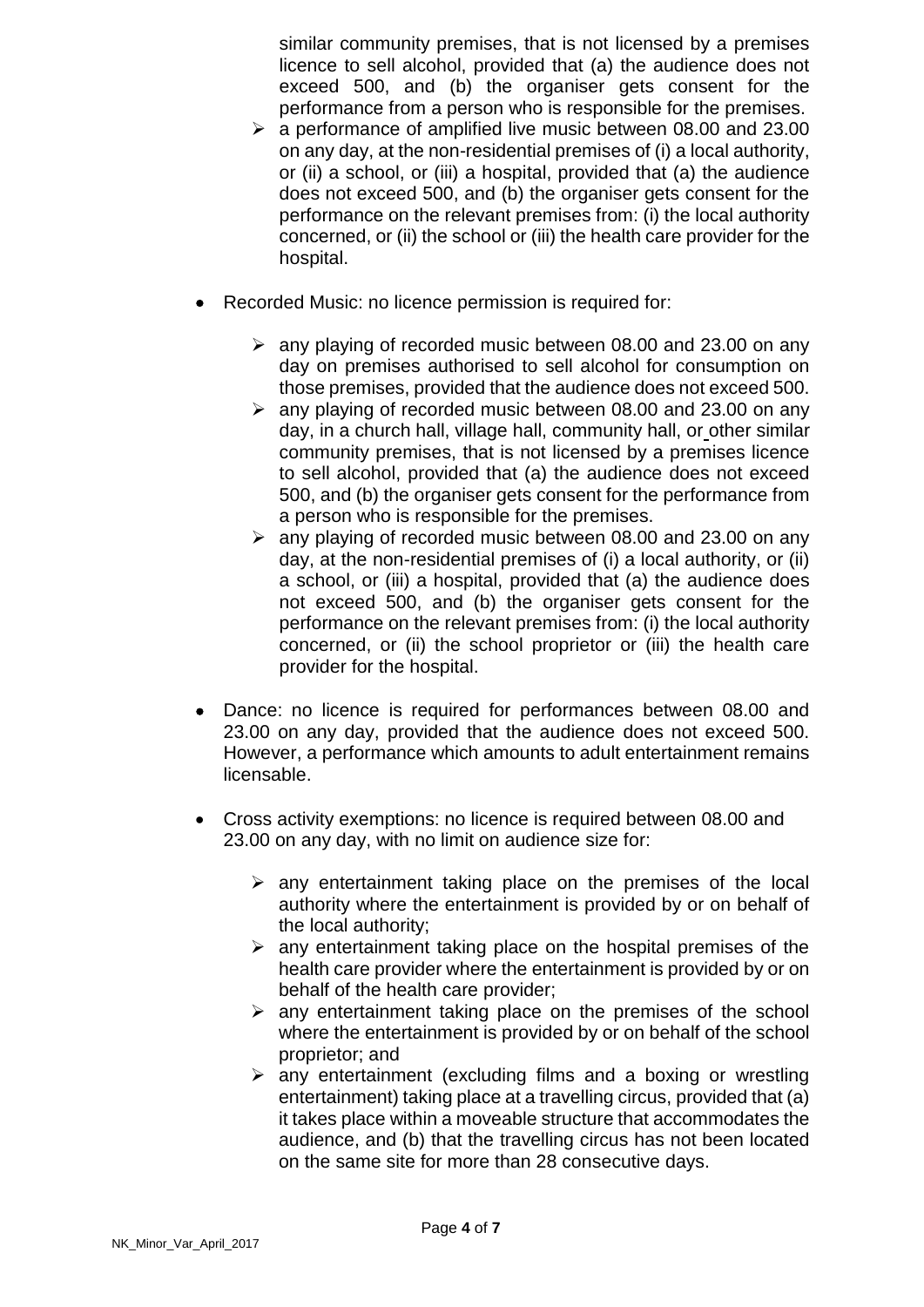There are some other exemptions when a licence for regulated entertainment is not needed, they are:

- Activities which involve participation as acts of worship in a religious context.
- Activities in places of public religious worship.
- Education teaching students to perform music or to dance.
- The demonstration of a product  $-$  for example, a quitar  $-$  in a music shop.
- The rehearsal of a play or performance of music for a private audience where no charge is made with a view to making a profit.
- Morris dancing (or similar).
- $\bullet$  Incidental music the performance of live music or the playing of recorded music if it is incidental to some other activity.
- $\bullet$  Incidental film an exhibition of moving pictures if it is incidental to some other activity.
- A spontaneous performance of music, singing or dancing.
- Garden fetes or similar if not being promoted or held for purposes of private gain.
- Films for advertisement, information, education or in museums or art galleries.
- Television or radio broadcasts as long as the programme is live and simultaneous.
- Vehicles in motion at a time when the vehicle is not permanently or temporarily parked.
- Games played in pubs, youth clubs etc. (e.g. pool, darts and table tennis).
- Stand-up comedy.
- Provision of entertainment facilities (e.g. dance floors).

#### **What does "incidental" mean?**

This is sometimes a difficult area and if you are unsure you should contact us for advice. Examples of "incidental" entertainment are:

- A supermarket playing background music (people go there to shop the music is not an influencing factor);
- Music during keep fit classes (people are there to exercise);
- Salsa dance classes (people are there to learn to dance);
- A pub jukebox playing in the background (people are there to drink, the music is not an influencing factor).

## *CONTACT US*

#### IF YOU HAVE UNANSWERED QUESTIONS ABOUT MINOR VARIATIONS PLEASE CONTACT US BY:

Visiting the Council's website [www.n-kesteven.gov.uk](http://www.n-kesteven.gov.uk/) or telephone the Licensing Team on 01529 414155 or e-mail [licensingteam@n-kesteven.gov.uk.](mailto:licensingteam@n-kesteven.gov.uk) Alternatively you can also make an appointment with an officer of the Licensing team.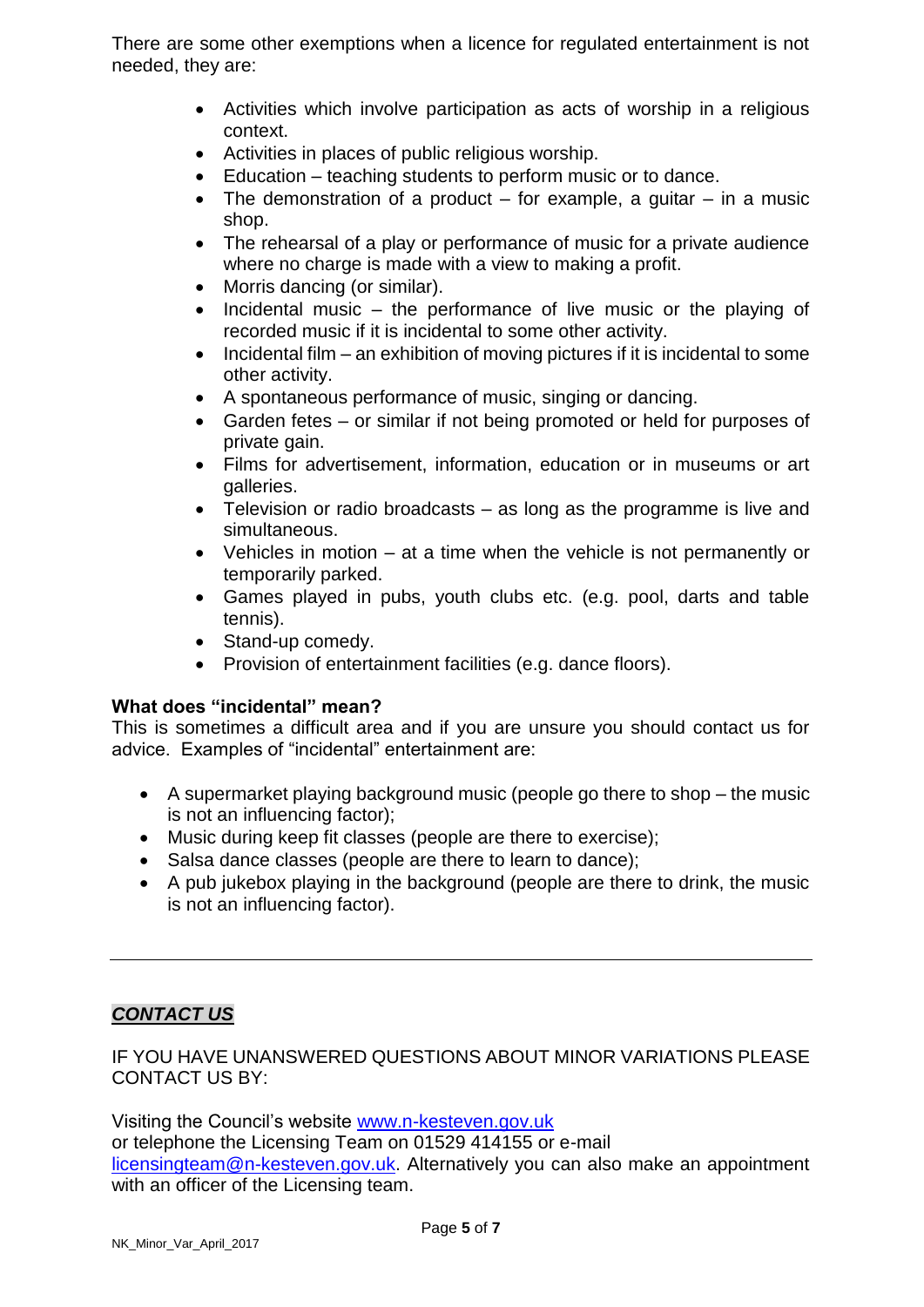The Licensing Team North Kesteven District Council District Council Offices Kesteven Street Sleaford **Lincolnshire** NG34 7EF

**PLEASE NOTE THAT THE INFORMATION CONTAINED IN THIS GUIDANCE DOCUMENT IS THE LICENSING AUTHORITY'S UNDERSTANDING OF THE CURRENT LEGISLATION. APPLICANTS ARE STRONGLY ADVISED TO SEEK ADVICE FROM A QUALIFIED PROFESSIONAL**

**Over/**

*Example of "Premises Notice"*